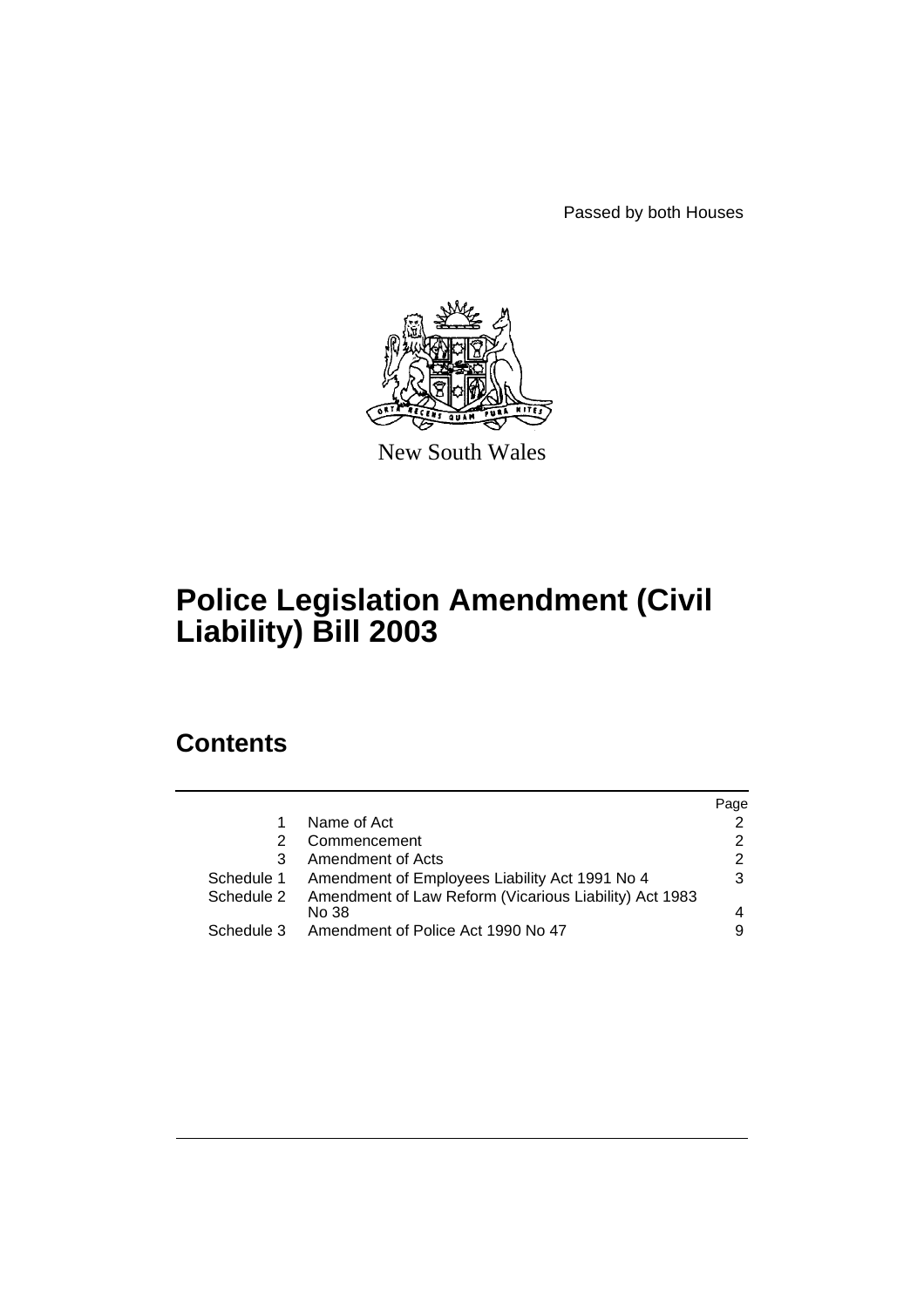*I certify that this PUBLIC BILL, which originated in the LEGISLATIVE ASSEMBLY, has finally passed the LEGISLATIVE COUNCIL and the LEGISLATIVE ASSEMBLY of NEW SOUTH WALES.*

> *Clerk of the Legislative Assembly. Legislative Assembly, Sydney, , 2003*



New South Wales

# **Police Legislation Amendment (Civil Liability) Bill 2003**

Act No , 2003

An Act to amend the *Employees Liability Act 1991* to confirm that police officers are employees of the Crown for the purposes of that Act; to amend the *Law Reform (Vicarious Liability) Act 1983* to require persons seeking damages for torts committed by police officers in the performance or purported performance of their official functions generally to sue the Crown instead of the police officers concerned; to amend the *Police Act 1990* to extend the exclusion from civil liability of members of NSW Police; and for other purposes.

*I have examined this Bill, and find it to correspond in all respects with the Bill as finally passed by both Houses.*

*Chairman of Committees of the Legislative Assembly.*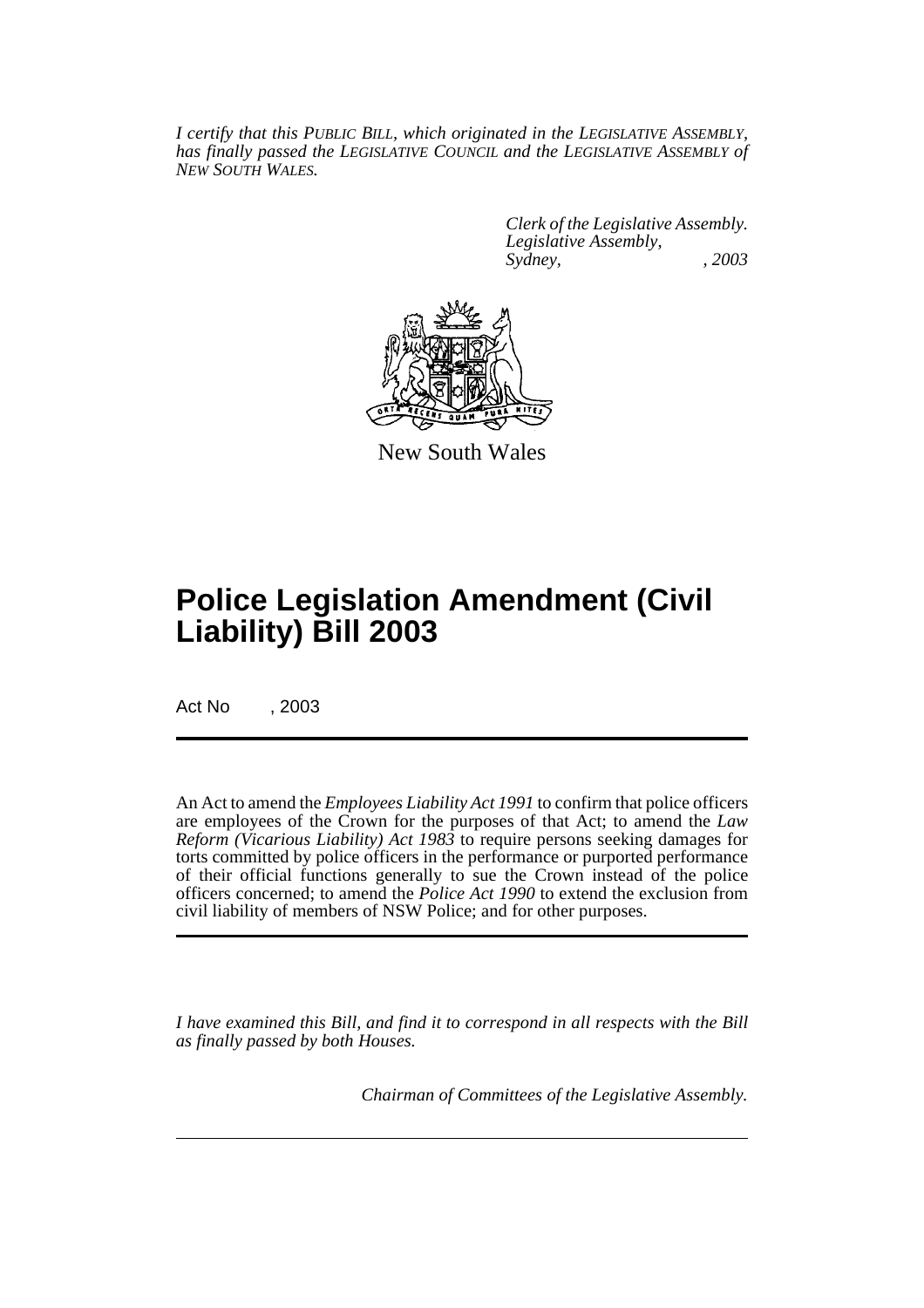### **The Legislature of New South Wales enacts:**

## **1 Name of Act**

This Act is the *Police Legislation Amendment (Civil Liability) Act 2003*.

#### **2 Commencement**

This Act commences on a day or days to be appointed by proclamation.

### **3 Amendment of Acts**

The Acts specified in Schedules 1–3 are amended as set out in those Schedules.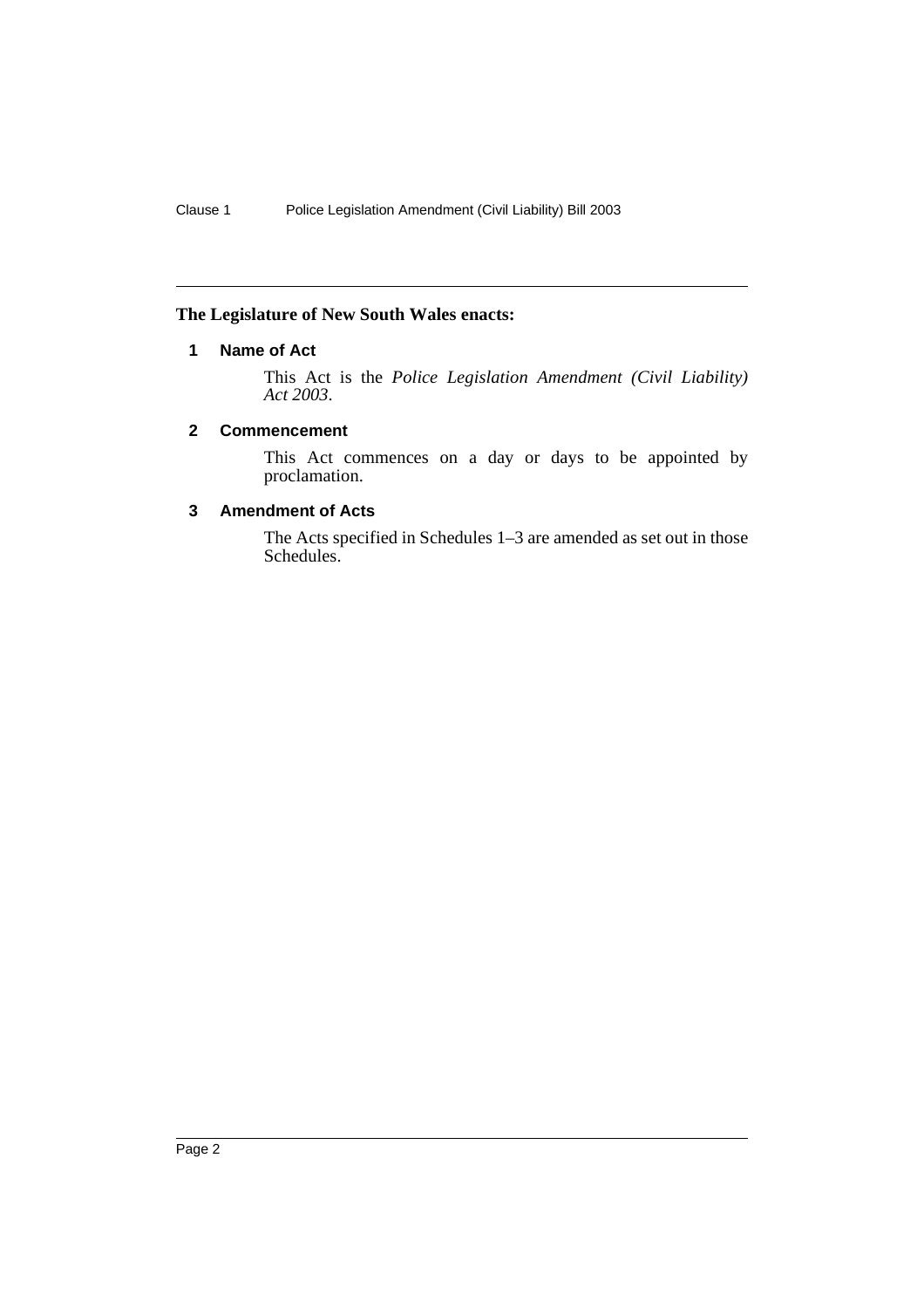Amendment of Employees Liability Act 1991 No 4 Schedule 1

# **Schedule 1 Amendment of Employees Liability Act 1991 No 4**

(Section 3)

#### **Section 2A**

Insert after section 2:

#### **2A Police officers**

For the avoidance of doubt, a police officer is declared to be an employee of the Crown for the purposes of this Act.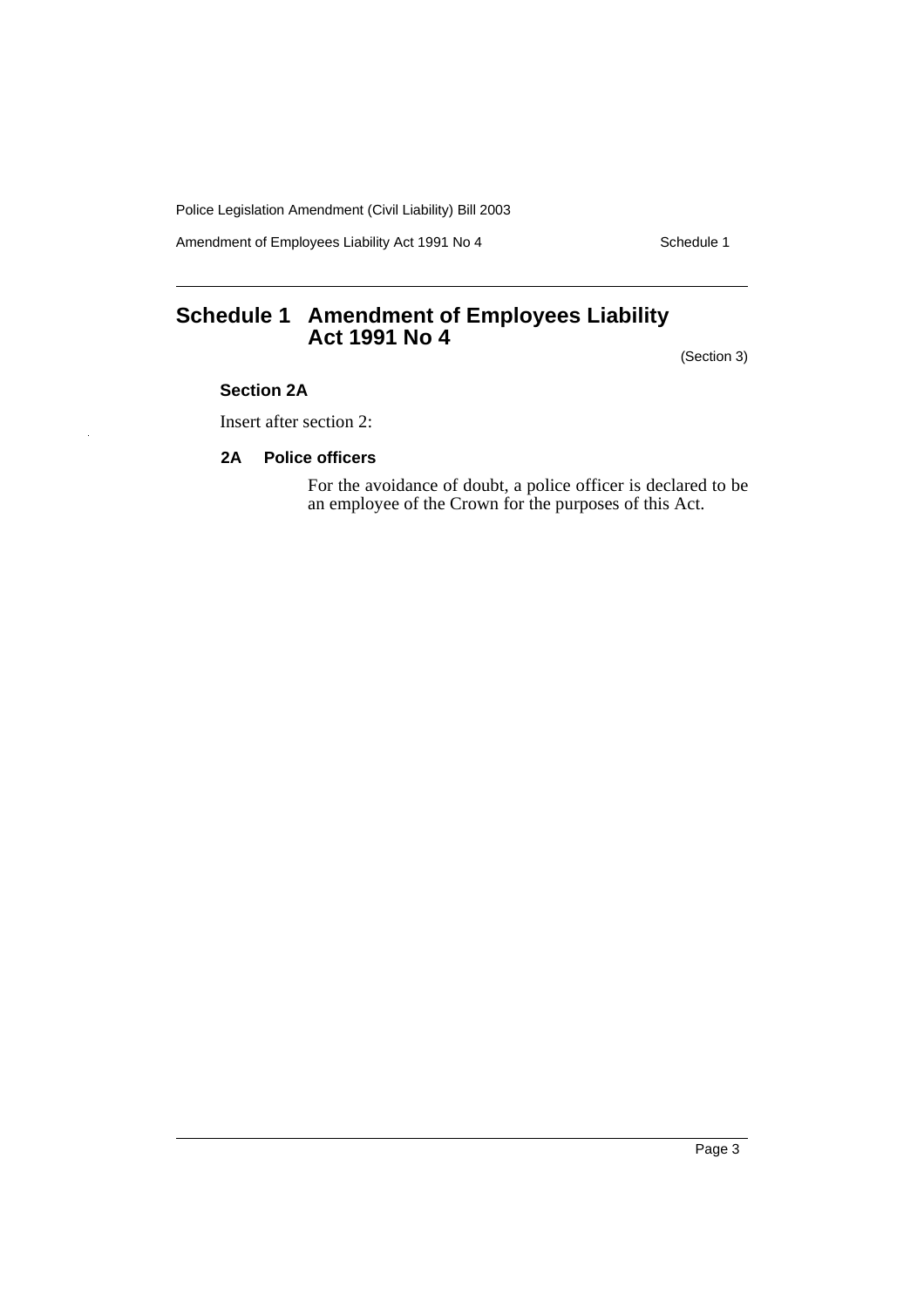Schedule 2 Amendment of Law Reform (Vicarious Liability) Act 1983 No 38

## **Schedule 2 Amendment of Law Reform (Vicarious Liability) Act 1983 No 38**

(Section 3)

#### **[1] Part 1, heading**

Insert before section 1:

## **Part 1 Preliminary**

#### **[2] Section 5 Definitions**

Insert in alphabetical order in section 5 (1):

*court* includes a tribunal, and in relation to a claim for damages means any court or tribunal by or before which the claim falls to be determined.

*legal proceedings* means proceedings in a court.

*originating process* means any statement of claim, summons, application or other process by means of which legal proceedings are commenced.

*police tort claim*—see section 9B (1).

#### **[3] Part 2, heading**

Insert before section 7:

## **Part 2 Vicarious liability of masters for independent functions**

**[4] Part 3, heading**

Insert before section 8:

## **Part 3 Vicarious liability of Crown for persons in its service**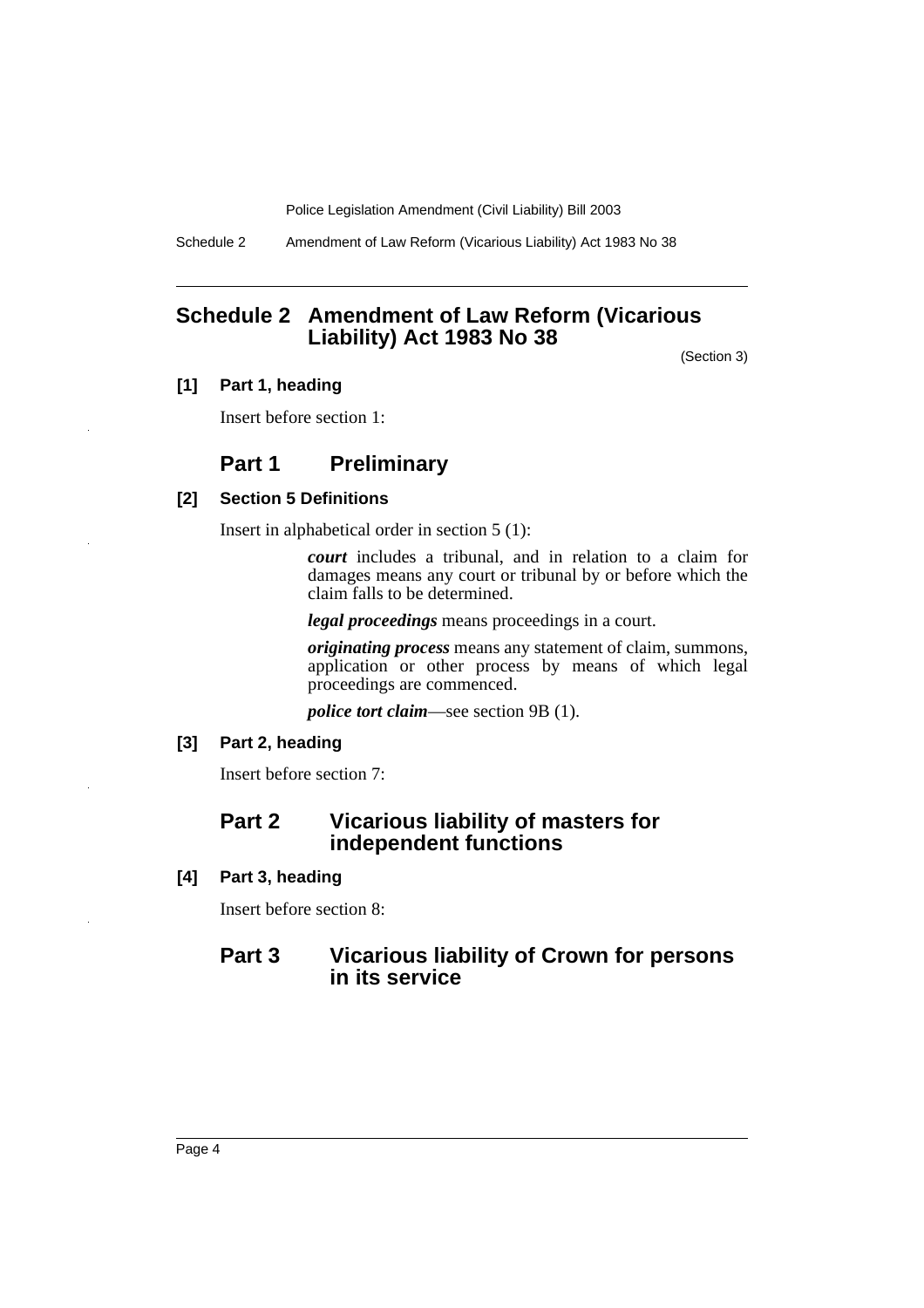Amendment of Law Reform (Vicarious Liability) Act 1983 No 38 Schedule 2

## **[5] Part 4**

Insert after section 8:

## **Part 4 Legal proceedings for damages for torts by police officers**

#### **9 When torts committed by police officers**

In this Part, a tort is committed, or allegedly committed, by a police officer if the tort is committed, or allegedly committed, by a person who was a police officer at the time of the tort or alleged tort (whether or not acting in a personal or official capacity).

#### **9A Part extends to former police officers**

A reference in this Part to a claim against a police officer in respect of a tort or alleged tort includes a reference to a claim against a person who was a police officer at the time of the tort or alleged tort, but who has ceased to be a police officer since that time.

#### **9B How can police tort claims be made?**

- (1) A *police tort claim* is a claim for damages for a tort allegedly committed by a police officer (the *police officer concerned*) in the performance or purported performance of the officer's functions (including an independent function) as a police officer, whether or not committed jointly or severally with any other person.
- (2) Except as provided by this Part, a person may not in any legal proceedings make a police tort claim against the police officer concerned, but may instead make the claim against the Crown.
- (3) A person who makes a police tort claim against the Crown in any legal proceedings may join the police officer concerned as a party to the proceedings only if the Crown denies that it would be vicariously liable for the alleged tort if it were established that the police officer concerned had committed the tort.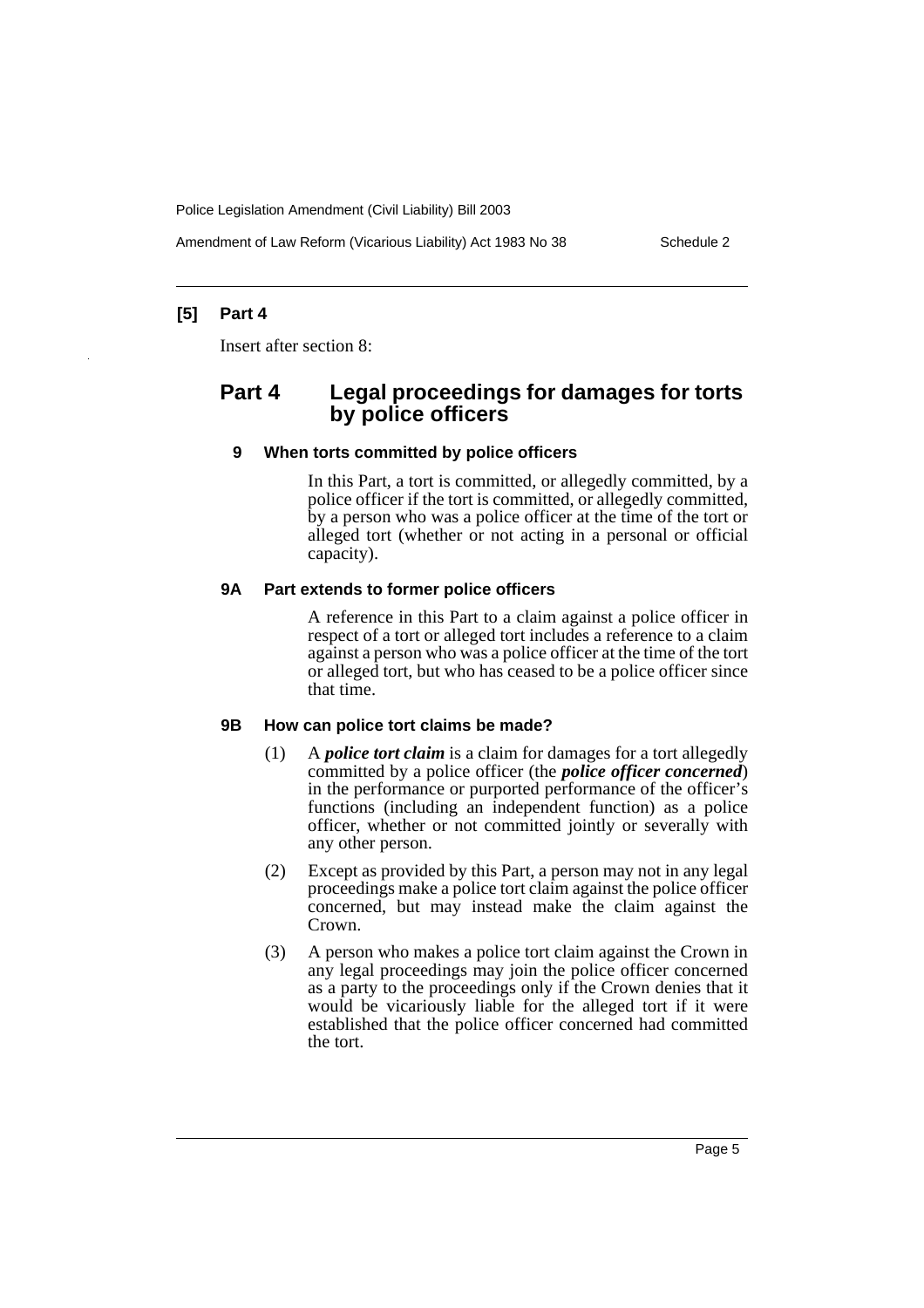- (4) If a person seeks to join a police officer under subsection (3) as a party to legal proceedings:
	- (a) the person is not required to file a new originating process, but may instead amend the existing originating process, and
	- (b) the court is to make such orders as it considers appropriate to enable the existing originating process to be duly amended, and
	- (c) nothing in the *Limitation Act 1969* precludes the making of a claim in the amended originating process for damages against the police officer for the alleged tort if the amendment to the originating process is made within 2 months after the Crown denies that it would be vicariously liable for the alleged tort if it were established that the police officer had committed the tort.

#### **9C Court required to make initial determination as to vicarious liability in any legal proceedings where in issue**

If the vicarious liability of the Crown is in issue in any legal proceedings in which a claim is made for damages for a tort allegedly committed by a police officer (whether or not it is a police tort claim) and the Crown and the police officer are both parties to the proceedings:

- (a) subject to paragraph (b)—the court must make an initial determination as to whether or not the Crown would be vicariously liable for the tort if it were established that the tort was committed by the police officer, and
- (b) that determination is to be made as soon as is reasonably practicable during the proceedings unless the court considers it impracticable in the circumstances to make such a determination before it determines whether or not the tort was committed.

#### **9D When court to strike out or dismiss claims against police officer or Crown**

(1) Subject to section 9E, a court must make such orders as it considers appropriate to ensure that a claim before it for damages against a police officer for a tort allegedly committed by the officer is struck out or dismissed if: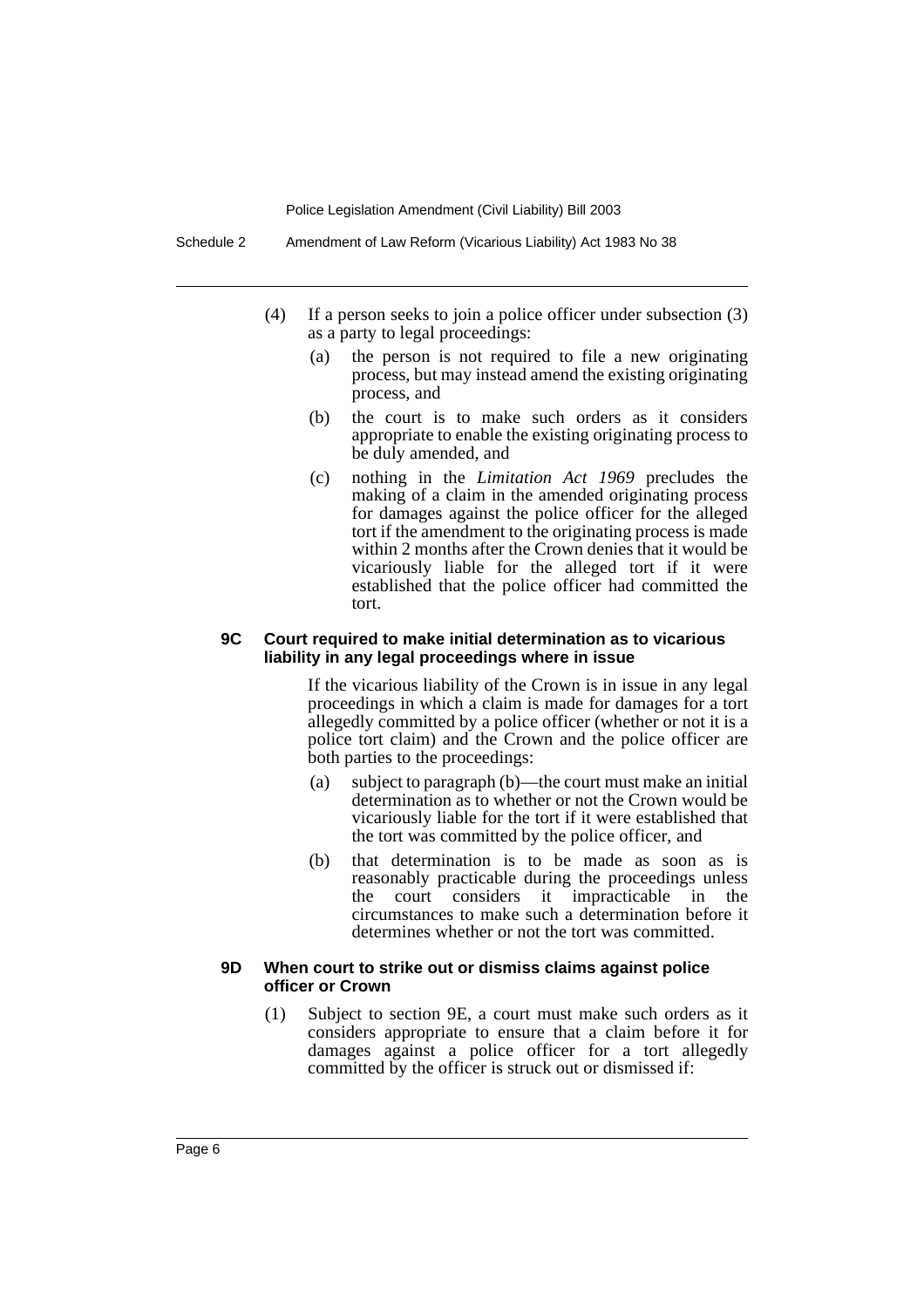- (a) the court makes an initial determination under section 9C that the Crown would be vicariously liable for the tort if it were established that the tort was committed by the police officer, or
- (b) the Crown concedes that it would be vicariously liable for the tort if it were established that the tort was committed by the police officer.
- (2) A court must make such orders as it considers appropriate to ensure that a claim before it for damages against the Crown for a tort allegedly committed by a police officer is struck out or dismissed if it makes an initial determination under section 9C that the Crown would not be vicariously liable for the tort if it were established that the tort was committed by the police officer.

#### **9E Part does not affect certain claims and legal proceedings**

Nothing in this Part:

- (a) makes the Crown vicariously liable for a tort committed by a police officer if it would not otherwise be vicariously liable for that tort, or
- (b) prevents the Crown from bringing legal proceedings against, or claiming damages or a contribution or indemnity in any legal proceedings from, a police officer for a tort committed by the officer, or
- (c) prevents the Crown from joining a police officer to proceedings claiming damages for a tort committed by the police officer, or
- (d) prevents a person from bringing legal proceedings, or claiming damages in any legal proceedings, against another person who is not a police officer but who is jointly or severally liable for a tort committed by a police officer, or
- (e) prevents a person from making a police tort claim against a police officer in any legal proceedings brought against the person by the police officer, or
- (f) prevents a person from bringing legal proceedings, or claiming damages in any legal proceedings, against a police officer for a tort committed by the police officer otherwise than in the circumstances referred to in section  $8(1)$ .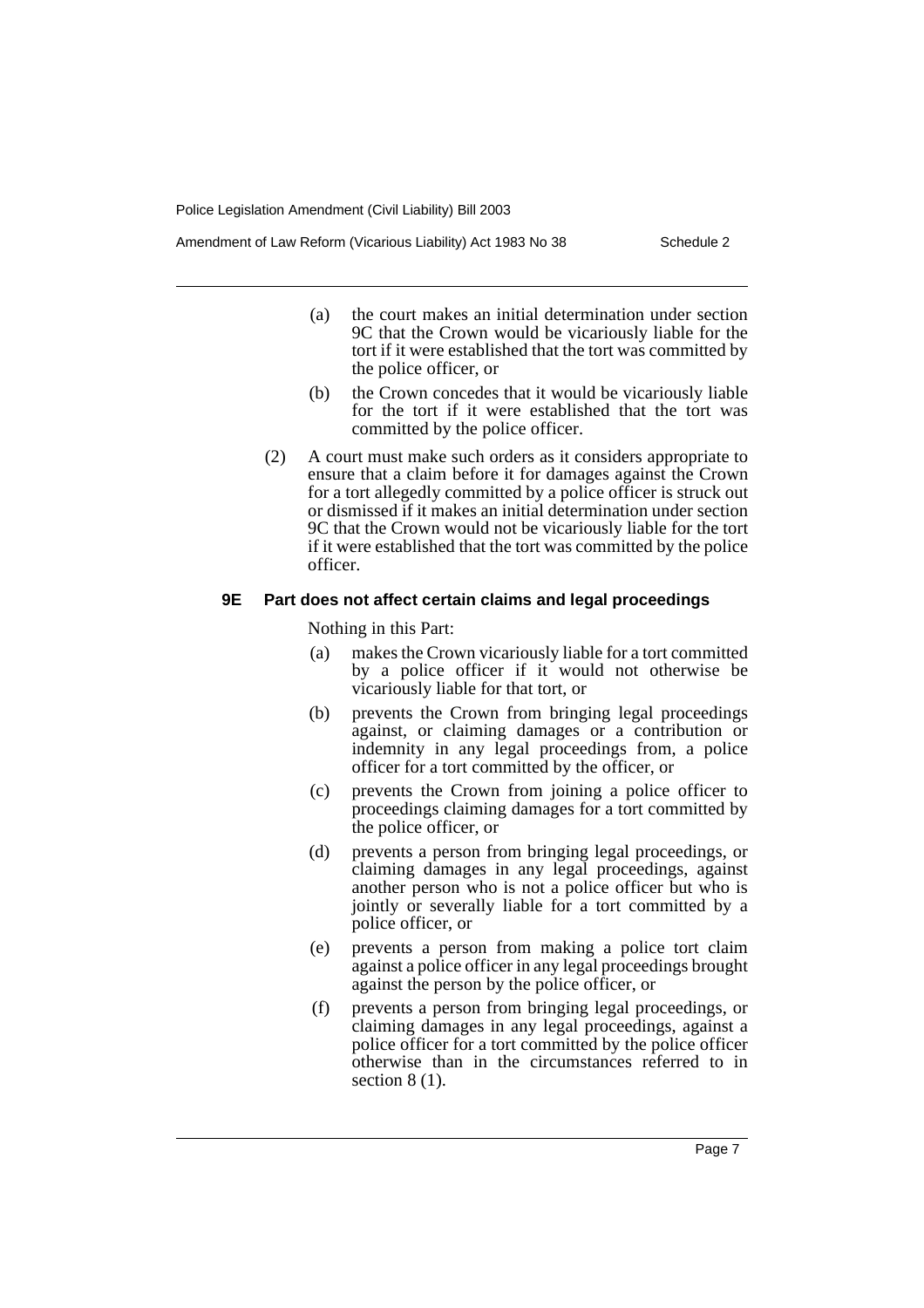Schedule 2 Amendment of Law Reform (Vicarious Liability) Act 1983 No 38

#### **9F Effect of Part on other laws**

The provisions of this Part have effect despite any other Act or law (whether written or unwritten). However, nothing in this Part affects the operation of the *Limitation Act 1969*, except as provided by section 9B (4).

#### **9G Application of Part to pre-commencement torts**

- (1) This Part extends to torts allegedly committed by police officers before the commencement of this Part (a *precommencement tort*).
- (2) This Part (other than sections 9B (2), 9C and 9D (2)) also extends to any legal proceedings to which the Crown is a party concerning a pre-commencement tort, but only if:
	- (a) the proceedings are pending on the commencement of this Part, and
	- (b) the court has not yet begun a hearing on the merits in the proceedings.

#### **[6] Part 5, heading**

Insert before section 10:

## **Part 5 Miscellaneous**